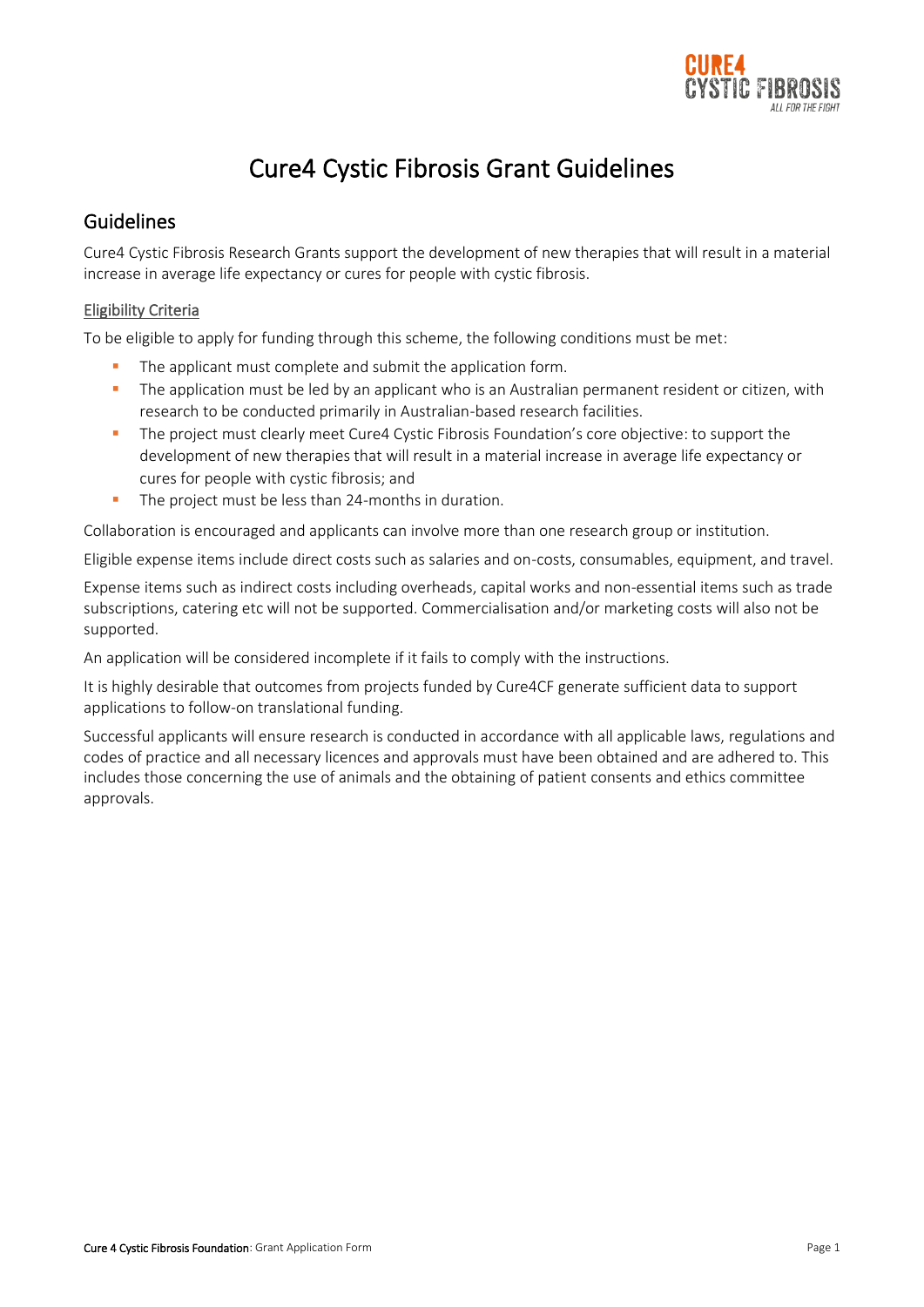

## Assessment Criteria and Scoring

The following scoring framework will be used to assess applications.

|                                                                            |             | <b>CLINICAL RELEVANCE &amp; IMPACT</b>                                                                                                            | <b>SCIENTIFIC EXCELLENCE</b>                                                                                         | <b>TRANSLATIONAL POTENTIAL</b>                                                                                         |
|----------------------------------------------------------------------------|-------------|---------------------------------------------------------------------------------------------------------------------------------------------------|----------------------------------------------------------------------------------------------------------------------|------------------------------------------------------------------------------------------------------------------------|
| A zero or one in any category will make the project ineligible for funding |             |                                                                                                                                                   |                                                                                                                      |                                                                                                                        |
| 0                                                                          | ineligible  | Irrelevant or impractical in clinical<br>practice                                                                                                 | Unfeasible or unjustified<br>scientific rationale                                                                    | No commercial or translational<br>pathway                                                                              |
| $\mathbf{1}$                                                               | poor        | May be relevant in clinical practice, but<br>likely requires significant adaptation                                                               | Feasible project, but may be<br>based on poor scientific<br>rationale or planning                                    | Potential commercial or<br>translational pathway, but with<br>major challenges                                         |
| 2                                                                          | adequate    | Relevant in clinical practice, but will not<br>realise significant outcomes                                                                       | Feasible project, sound rationale<br>and plan, but little innovation                                                 | Sound commercial or<br>translational pathway                                                                           |
| 3                                                                          | good        | Relevant in clinical practice, potential to<br>realise significant impact                                                                         | Good scientific rationale and<br>research plan, evidence of<br>innovation                                            | Attractive commercial or<br>translational pathway                                                                      |
| $\overline{4}$                                                             | very good   | Highly relevant in clinical practice, highly<br>likely to realise significant impact,                                                             | Very good scientific rationale<br>and research plan, innovative,<br>good data                                        | Attractive commercial or<br>translational pathway, clear<br>strategies in action                                       |
| 5                                                                          | exceptional | Addresses high need, would result in<br>significant impact to many, clear path<br>for clinical adoption, potential cure, or<br>20+ life extension | Excellent rationale and plan,<br>highly innovative, extensive<br>evidence, and data to justify<br>potential outcomes | Clear and attractive pathway,<br>IP already generated, partners<br>already in place, regulatory<br>strategy determined |

#### Review & Award Process

The grant review timeline is as follows:



Applications will be evaluated by Cure4CF's Research and Commercialisation Sub-Committee where scores will be collated, and ranks determined to generate a shortlist. The short-listed applications will be reviewed by an Independent Research Assessment Committee, consisting of no less than five members including the convenor who will be a member of Cure4CF's Research and Commercialisation Sub-Committee. The Independent Research Assessment Committee will score applications and make a recommendation to the Research and Commercialisation Sub- Committee, who then interview shortlisted applicants before making a recommendation to the Cure4CF Board.

Successful applicants are notified of their success through the receipt of a Notice of Success. Successful applicants must formally accept the Cure4CF grant by signing and returning the Grant Funding Agreement. The grant will not be activated, nor any monies released until this has been received. The grant must be activated within three (3) months of the date of the issue of the Notice of Success Letter. If the grant has not